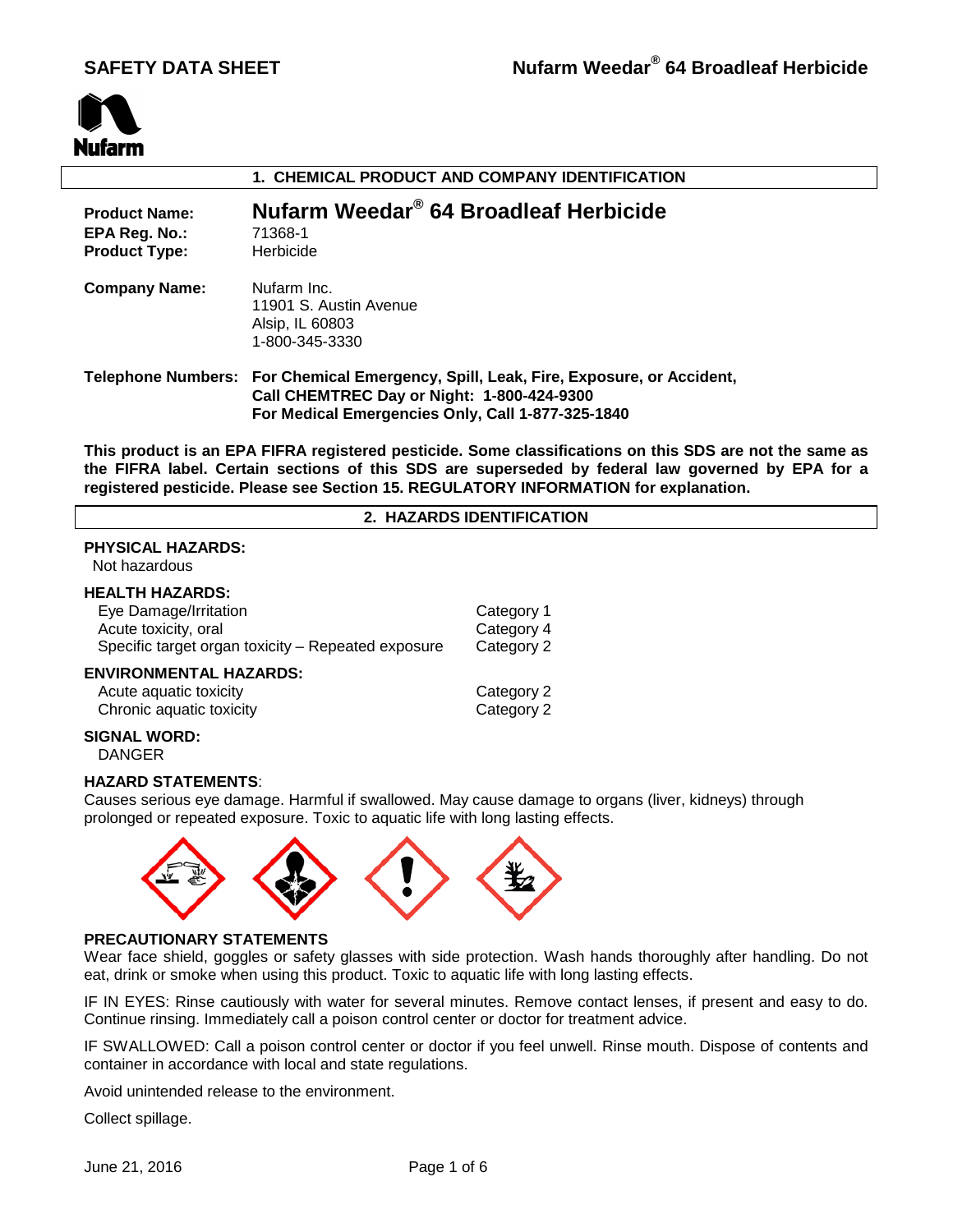## **3. COMPOSITION / INFORMATION ON INGREDIENTS**

**COMPONENT CAS NO. % BY WEIGHT** Dimethylamine Salt of 2,4-Dichlorophenoxyacetic Acid Other Ingredients Trade Secret Trade Secret

**Synonyms:** 2,4-D DMA; 2,4-Dichlorophenoxyacetic acid, dimethylamine salt

Ingredients not precisely identified are proprietary or non-hazardous. Values are not products specifications.

## **4. FIRST AID MEASURES**

**If in Eyes:** Hold eye open and rinse slowly and gently with water for 15 to 20 minutes. Remove contact lenses, if present, after the first 5 minutes, then continue rinsing eye. Call a poison control center or doctor for treatment advice.

**If Swallowed:** Call a poison control center or doctor immediately for treatment advice. Have person sip a glass of water if able to swallow. Do not induce vomiting unless told to do so by the poison control center or doctor. Do not give anything by mouth to an unconscious person.

**If on Skin or Clothing:** Take off contaminated clothing. Rinse skin immediately with plenty of water for 15 to 20 minutes. Call a poison control center or doctor for treatment advice.

**If Inhaled:** Move person to fresh air. If person is not breathing, call 911 or an ambulance, then give artificial respiration, preferably by mouth-to-mouth, if possible. Call a poison control center or doctor for further treatment advice.

**Most Important symptoms/effects:** Eye irritation

**Indication of Immediate medical attention and special treatment if needed:** There is no specific antidote if this product is ingested. Treat symptomatically.

## **5. FIRE FIGHTING MEASURES**

**Extinguishing Media:** Recommended for large fires: foam or water spray. Recommended for small fires: dry chemical or carbon dioxide.

**Special Fire Fighting Procedures:** Firefighters should wear NIOSH/MSHA approved self-contained breathing apparatus and full fire-fighting turn out gear. Dike area to prevent runoff and contamination of water sources. Dispose of fire control water later.

**Unusual Fire and Explosion Hazards:** Containers will burst from internal pressure under extreme fire conditions. If water is used to fight fire or cool containers, dike to prevent runoff contamination of municipal sewers and waterways.

**Hazardous Decomposition Materials (Under Fire Conditions):** May produce gases such as hydrogen chloride and oxides of carbon and nitrogen.

## **6. ACCIDENTAL RELEASE MEASURES**

**Personal Precautions:** Wear appropriate protective gear for the situation. See Personal Protection information in Section 8.

**Environmental Precautions:** Prevent material from entering public sewer systems or any waterways. Do not flush to drain. Large spills to soil or similar surfaces may necessitate removal of topsoil. The affected area should be removed and placed in an appropriate container for disposal.

**Methods for Containment:** Dike spill using absorbent or impervious materials such as earth, sand or clay. Collect and contain contaminated absorbent and dike material for disposal.

**Methods for Cleanup and Disposal:** Pump any free liquid into an appropriate closed container. Collect washings for disposal. Decontaminate tools and equipment following cleanup. See Section 13: DISPOSAL CONSIDERATIONS for more information.

**Other Information:** Large spills may be reportable to the National Response Center (800-424-8802) and to state and/or local agencies.

## **7. HANDLING AND STORAGE**

## **HANDLING**:

Avoid breathing vapors or spray mist. Do not get in eyes, on skin or on clothing. Users should wash hands before eating, drinking, chewing gum, using tobacco, or using the toilet. Remove clothing/Personal Protective Equipment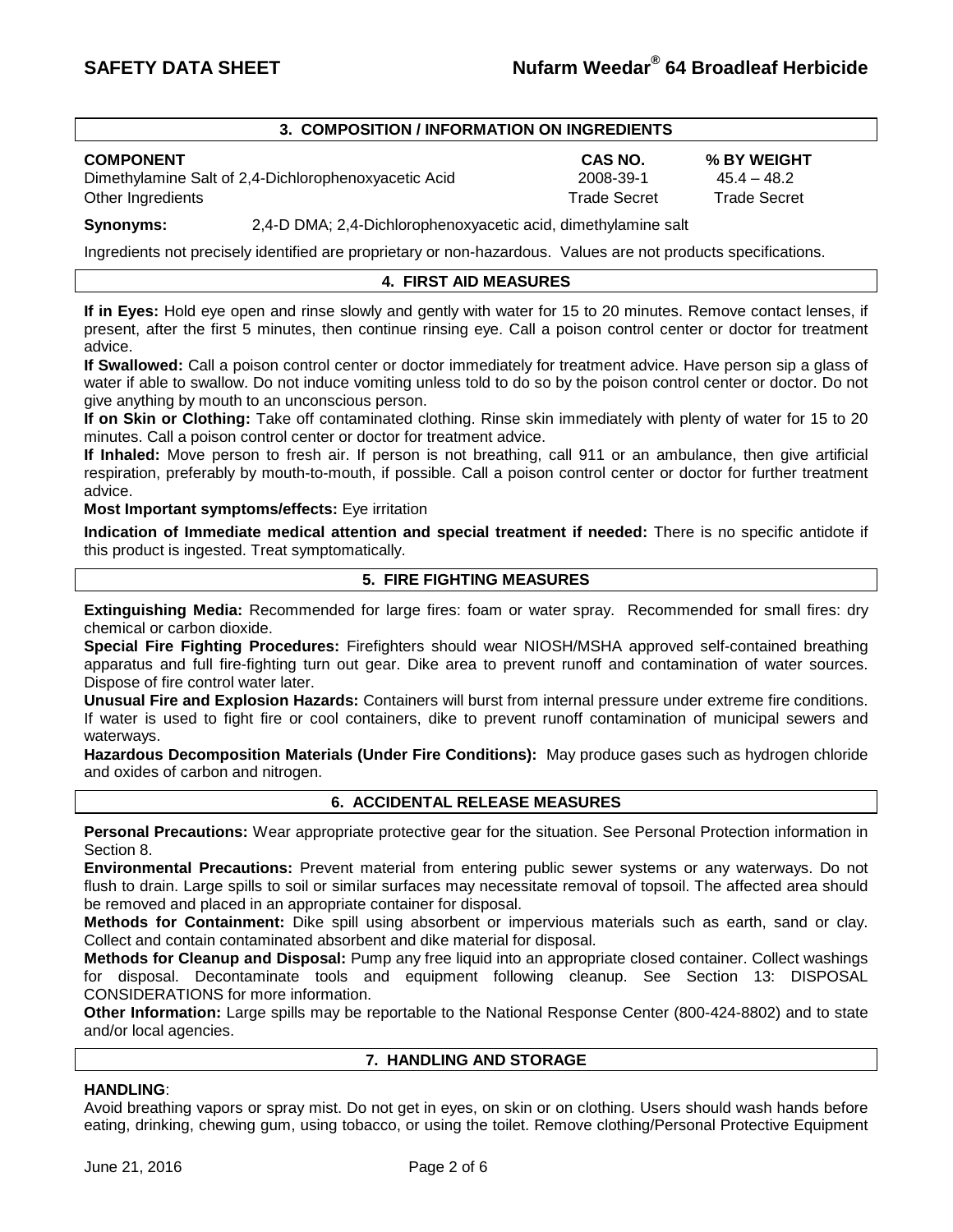# **SAFETY DATA SHEET Nufarm Weedar® 64 Broadleaf Herbicide**

(PPE) immediately if pesticide gets inside. Then wash thoroughly and put on clean clothing. If pesticide gets on skin, wash immediately with soap and water. Remove PPE immediately after handling this product. Wash the outside of gloves before removing. As soon as possible, wash thoroughly and change into clean clothing.

## **STORAGE:**

Store in original container in a dry, secured storage area. Keep container tightly closed when not in use. Store at temperatures above 32° F. If allowed to freeze, warm to at least 40° F and remix before using. Freezing does not alter the product. Do not contaminate water, food or feed by storage or disposal.

## **8. EXPOSURE CONTROLS / PERSONAL PROTECTION**

## **Engineering Controls:**

Where engineering controls are indicated by specific use conditions or a potential for excessive exposure, use local exhaust ventilation at the point of generation.

## **Personal Protective Equipment:**

**Eye/Face Protection:** To avoid contact with eyes, wear chemical goggles or face shield. An emergency eyewash or water supply should be readily accessible to the work area.

**Skin Protection:** To avoid contact with skin, wear long pants, long-sleeved shirt, shoes and socks, and chemicalresistant gloves. For use according to product label, chemical-resistant gloves are not required for applicators using ground boom equipment. Wear a chemical-resistant apron when mixing or loading, cleaning up spills or equipment, or otherwise exposed to the concentrate. An emergency shower or water supply should be readily accessible to the work area.

**Respiratory Protection:** Not normally required. If vapors or mists exceed acceptable levels, wear NIOSH approved air-purifying respirator with cartridges/canisters approved for use against pesticides.

**General Hygiene Considerations:** Personal hygiene is an important work practice exposure control measure and the following general measures should be taken when working with or handling this material: 1) do not store, use and/or consume foods, beverages, tobacco products, or cosmetics in areas where this material is stored;

2) wash hands and face carefully before eating, drinking, using tobacco, applying cosmetics or using the toilet.

## **Exposure Guidelines:**

|                   | <b>OSHA</b> |      | <b>ACGIH</b> |             |      |
|-------------------|-------------|------|--------------|-------------|------|
| <b>Component</b>  | TWA         | STEL | <b>TWA</b>   | <b>STEL</b> | Unit |
| DMA Salt of 2,4-D | 1 በ*        | NE   | $10^*$       | ΝE          | ma/m |
| Other Ingredients | N/A         | N/A  | N/A          | N/A         |      |

\*Based on adopted limit for 2,4-D NE= Not Established

N/A= Not Applicable

## **9. PHYSICAL AND CHEMICAL PROPERTIES**

| Appearance:<br>Odor:<br>Odor threshold:<br>pH:<br><b>Melting point/freezing point:</b><br>Initial boiling point and boiling range<br><b>Flash point:</b><br><b>Evaporation rate:</b><br>Flammability (solid, gas):<br>Upper/lower flammability or explosive limits:<br>Vapor pressure:<br>Vapor density:<br><b>Relative density:</b><br>Solubility(ies):<br>Partition coefficient: n-octanol/water:<br><b>Autoignition temperature:</b> | Clear, colorless to dark yellow liquid<br>Mild phenolic amine<br>No data available<br>$6.9 - 9$<br>No data available<br>No data available<br>Not applicable due to aqueous formulation<br>Not applicable<br>No data available<br>No data available<br>Not applicable<br>Not applicable<br>1.155 @ 20° C (9.64 lbs/gal) @ 21° C<br>Soluble in water<br>No data available<br>No data available |
|-----------------------------------------------------------------------------------------------------------------------------------------------------------------------------------------------------------------------------------------------------------------------------------------------------------------------------------------------------------------------------------------------------------------------------------------|----------------------------------------------------------------------------------------------------------------------------------------------------------------------------------------------------------------------------------------------------------------------------------------------------------------------------------------------------------------------------------------------|
| <b>Decomposition temperature:</b>                                                                                                                                                                                                                                                                                                                                                                                                       | No data available                                                                                                                                                                                                                                                                                                                                                                            |
| Viscosity:                                                                                                                                                                                                                                                                                                                                                                                                                              | 10.5 cPs @ 21° C                                                                                                                                                                                                                                                                                                                                                                             |
| <b>VOC Emission Potential(%):</b>                                                                                                                                                                                                                                                                                                                                                                                                       | 17.7                                                                                                                                                                                                                                                                                                                                                                                         |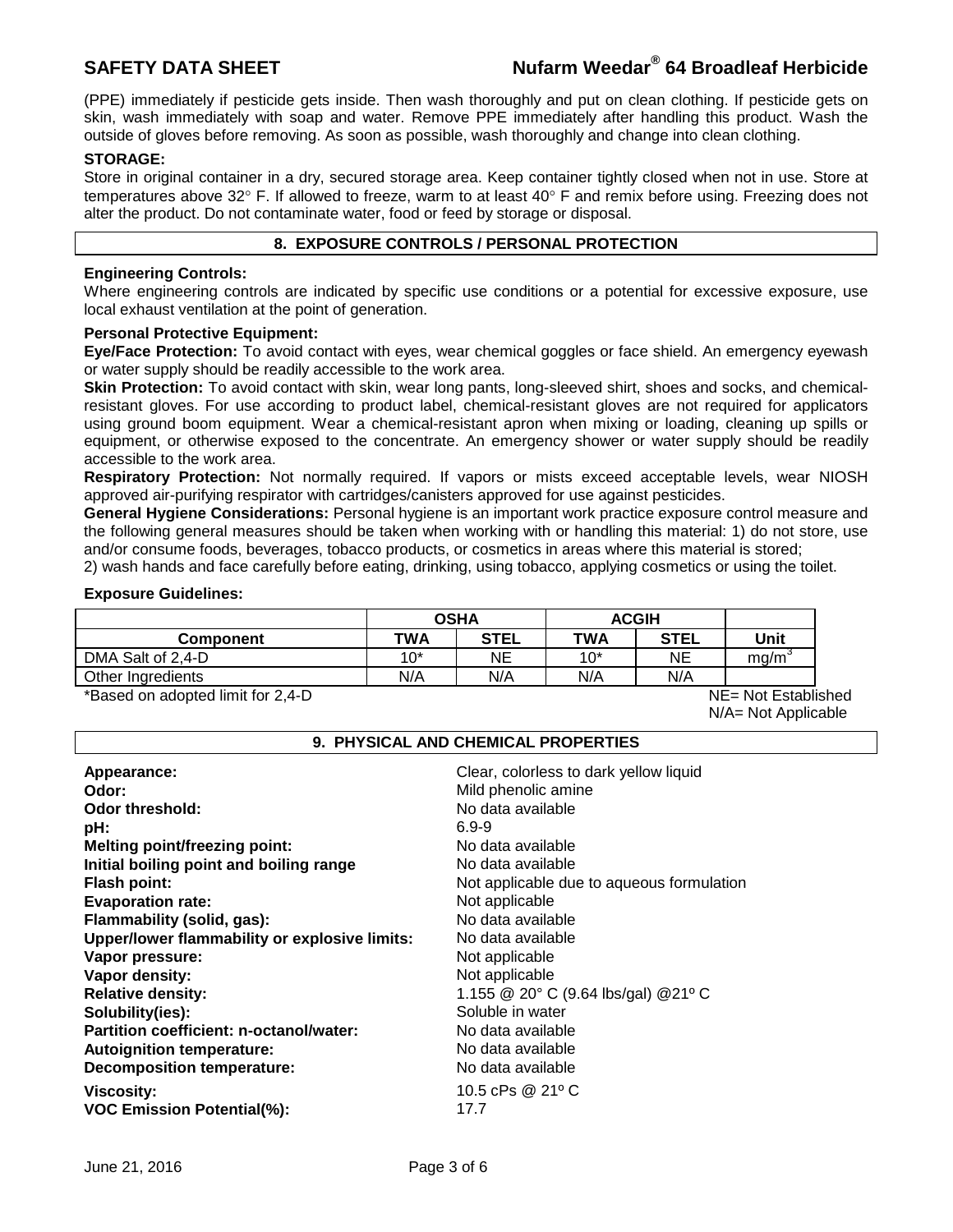**Note:** Physical data are typical values, but may vary from sample to sample. A typical value should not be construed as a guaranteed analysis or as a specification.

## **10. STABILITY AND REACTIVITY**

**Reactivity:** Not Reactive

**Chemical Stability:** This material is stable under normal handling and storage conditions.

**Possibility of Hazardous Reactions:** Will not occur.

**Conditions to Avoid:** Excessive heat. Do not store near heat or flame.

**Incompatible Materials:** Strong oxidizing agents: bases and acids.

**Hazardous Decomposition Products:** Under fire conditions may produce gases such as hydrogen chloride and oxides of carbon and nitrogen.

## **11. TOXICOLOGICAL INFORMATION**

**Likely Routes of Exposure:** Eye contact, Skin contact

## **Symptoms of Exposure:**

**Eye Contact:** Causes severe irritation.

**Skin Contact:** Causes slight irritation.

**Ingestion:** Harmful if ingested. May cause nausea, vomiting, abdominal pain, decreased blood pressure, muscle weakness, muscle spasms.

**Inhalation:** Low toxicity if inhaled. May cause upper respiratory tract irritation.

**Delayed, immediate and chronic effects of exposure:** None reported.

## **Toxicological Data:**

Except as noted, data from laboratory studies conducted on this product are summarized below:

**Oral:** Rat LD<sub>50</sub>: 1,030 mg/kg (female) (estimated based on mortalities for doses tested)

**Dermal:** Rabbit LD<sub>50</sub>: >5,000 mg/kg (data on similar product)

**Inhalation:** Rat 4-hr LC<sub>50</sub>: >2.06 mg/L (no animals died at this dose)

**Eye Irritation:** Rabbit: Corrosive/severely irritating (data on similar product)

**Skin Irritation:** Rabbit: Slightly irritating (data on similar product)

**Skin Sensitization:** Guinea Pig: Not a contact sensitizer

**Subchronic (Target Organ) Effects:** Repeated overexposure to phenoxy herbicides may cause effects to liver, kidneys, blood chemistry, and gross motor function. Rare cases of peripheral nerve damage have been reported, but extensive animal studies have failed to substantiate these observations, even at high doses for prolonged periods**.** 

**Carcinogenicity / Chronic Health Effects:** Various animal cancer tests have shown no reliably positive association between 2,4-D exposure and cancer. Epidemiology studies on herbicide use have been both positive and negative with the majority being negative.

**Reproductive Toxicity:** No impairment of reproductive function attributable to 2,4-D has been noted in laboratory animal studies.

**Developmental Toxicity:** Studies in laboratory animals with 2,4-D have shown decreased fetal body weights and delayed development in the offspring at doses toxic to mother animals.

**Genotoxicity:** There have been some positive and some negative studies, but the weight of evidence is that 2,4-D is not mutagenic.

**Assessment Carcinogenicity:**

This product contains substances that are considered to be probable or suspected human carcinogens as follows:

|                          | <b>Regulatory Agency Listing As Carcinogen</b> |      |            |             |
|--------------------------|------------------------------------------------|------|------------|-------------|
| <b>Component</b>         | <b>ACGIH</b>                                   | IARC | <b>NTP</b> | <b>OSHA</b> |
| Chlorophenoxy Herbicides | No                                             | 2B   | No         | No          |
| Other Ingredients        | No                                             | No   | No         | No          |

## **12. ECOLOGICAL INFORMATION**

## **Ecotoxicity:**

| Data on 2,4-D Dimethylamine Salt:       |
|-----------------------------------------|
| 96-hour LC <sub>50</sub> Bluegill:      |
| 96-hour LC <sub>50</sub> Rainbow Trout: |
| 48-hour EC <sub>50</sub> Daphnia:       |

 $184 \text{ mg/l}$ 

524 mg/l Bobwhite Quail Oral LD<sub>50</sub>: 500 mg/kg<br>250 mg/l Mallard Duck 8-day Dietary LC<sub>50</sub>:  $>$  5,620 ppm Mallard Duck 8-day Dietary LC $_{50}$ :  $>$  5,620 ppm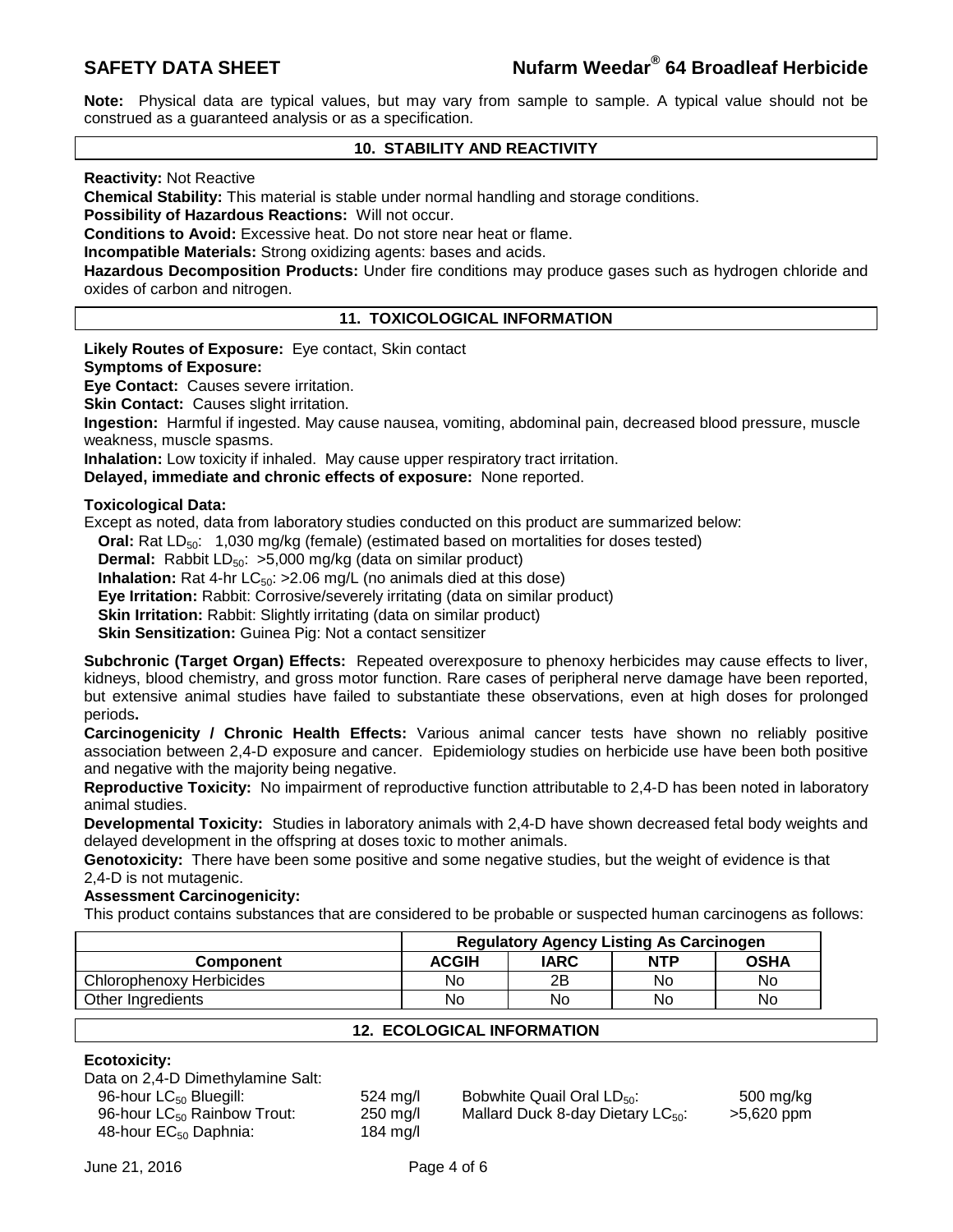## **Environmental Fate:**

In laboratory and field studies, 2,4-D DMA salt rapidly dissociated to parent acid in the environment. The typical half-life of the resultant 2,4-D acid ranged from a few days to a few weeks.

## **13. DISPOSAL CONSIDERATIONS**

## **Waste Disposal Method:**

Pesticide wastes are acutely hazardous. Improper disposal of excess pesticide, spray mixture, or rinsate is a violation of Federal law and may contaminate ground water. If these wastes cannot be disposed of by use according to label instructions, contact your State Pesticide or Environmental Control Agency, or the Hazardous Waste representative at the nearest EPA Regional Office for guidance.

## **Container Handling and Disposal:**

**Nonrefillable Containers 5 Gallons or Less:** Nonrefillable container. Do not reuse or refill this container. Triple rinse container (or equivalent) promptly after emptying. **Triple rinse as follows:** Empty the remaining contents into application equipment or a mix tank and drain for 10 seconds after the flow begins to drip. Fill the container 1/4 full with water and recap. Shake for 10 seconds. Pour rinsate into application equipment or a mix tank or store rinsate for later use or disposal. Drain for 10 seconds after the flow begins to drip. Repeat this procedure two more times. Then offer for recycling or reconditioning, or puncture and dispose of in a sanitary landfill, or by other procedures approved by State and local authorities. Plastic containers are also disposable by incineration, or, if allowed by State and local authorities, by burning. If burned stay out of smoke.

**Nonrefillable containers larger than 5 gallons:** Nonrefillable container. Do not reuse or refill this container. Offer for recycling if available. Triple rinse or pressure rinse container (or equivalent) promptly after emptying. **Triple rinse as follows:** Empty the remaining contents into application equipment or a mix tank. Fill the container 1/4 full with water. Replace and tighten closures. Tip container on its side and roll it back and forth, ensuring at least one complete revolution, for 30 seconds. Stand the container on its end and tip it back and forth several times. Turn the container over onto its other end and tip it back and forth several times. Empty the rinsate into application equipment or a mix tank or store rinsate for later use or disposal. Repeat this procedure two more times. **Pressure rinse as follows:** Empty the remaining contents into application equipment or a mix tank and continue to drain for 10 seconds after the flow begins to drip. Hold container upside down over application equipment or mix tank or collect rinsate for later use or disposal. Insert pressure rinsing nozzle in the side of the container, and rinse at about 40 psi for at least 30 seconds. Drain for 10 seconds after the flow begins to drip.

**Refillable containers larger than 5 gallons:** Refillable container. Refill this container with pesticide only. Do not reuse this container for any other purpose. Cleaning the container before final disposal is the responsibility of the person disposing of the container. Cleaning before refilling is the responsibility of the refiller. To clean the container before final disposal, empty the remaining contents from this container into application equipment or a mix tank. Fill the container about 10% full with water and, if possible, spray all sides while adding water. Agitate vigorously or recirculate water with the pump for two minutes. Pour or pump rinsate into application equipment or rinsate collection system. Repeat this rinsing procedure two more times.

## **14. TRANSPORTATION INFORMATION**

Follow the precautions indicated in Section 7: HANDLING AND STORAGE of this SDS.

## **DOT:**

**<25 gallons per completed package**

Non Regulated

≥ **25 gallons per completed package**

UN 3082, Environmentally hazardous substance, liquid, n.o.s. (2,4-D Salt), 9, III, RQ

**IMDG:**

Non Regulated

#### **IATA:**

Non Regulated

## **15. REGULATORY INFORMATION**

## **EPA FIFRA INFORMATION**